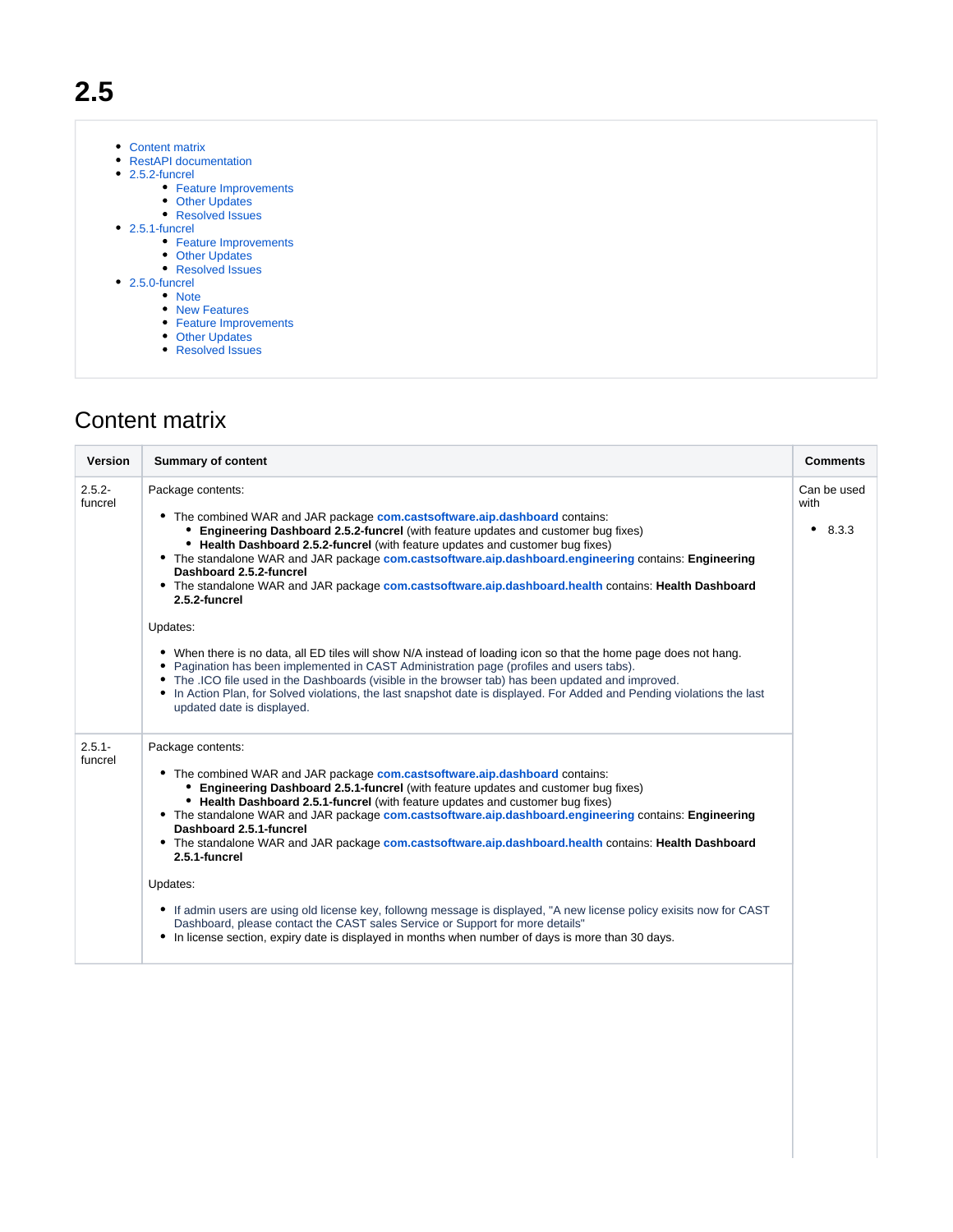| $2.5.0 -$<br>funcrel | Package contents:<br>• The combined WAR and JAR package com.castsoftware.aip.dashboard contains:                                                                                                                                                                                                                                                                                                                                                                                                                                                                                                                                                                                                                                                                                                               |  |
|----------------------|----------------------------------------------------------------------------------------------------------------------------------------------------------------------------------------------------------------------------------------------------------------------------------------------------------------------------------------------------------------------------------------------------------------------------------------------------------------------------------------------------------------------------------------------------------------------------------------------------------------------------------------------------------------------------------------------------------------------------------------------------------------------------------------------------------------|--|
|                      | <b>• Engineering Dashboard 2.5.0-funcrel</b> (with feature updates and customer bug fixes)<br>• Health Dashboard 2.5.0-funcrel (with feature updates and customer bug fixes)<br>• The standalone WAR and JAR package com.castsoftware.aip.dashboard.engineering contains: Engineering<br>Dashboard 2.5.0-funcrel<br>• The standalone WAR and JAR package com.castsoftware.aip.dashboard.health contains: Health Dashboard<br>2.5.0-funcrel                                                                                                                                                                                                                                                                                                                                                                     |  |
|                      | Updates:<br>• New executable JAR file to replace ZIP file.<br>Option to encrypt the username / password for CAST Storage Service/PostgreSQL and/or LDAP individually<br>It is now possible to add/edit a license key using the UI.<br>It is now possible to add SAML user/ group from UI.<br>Six new report types are added to the default exsiting list of Standard Compliance reports<br>• ISO-5055 tile will not be displayed on the homepage if the application does not have the ISO extension installed.<br>Now, in ISO-5055 View, all the Dashboard contents are based on Compliance.<br>Bug fix to resolve CVE vulnerabilities found in CAST Dashboards, for Apache Log4i: CVE-2021-45105 and CVE-2021-<br>44832<br>Contains customer bug fixes for the Engineering Dashboard and the Health Dashboard |  |

## <span id="page-1-0"></span>RestAPI documentation

- [Application Structure Resources 2.5](https://doc.castsoftware.com/display/DASHBOARDS/Application+Structure+Resources+-+2.5)
- [Engineering Resources 2.5](https://doc.castsoftware.com/display/DASHBOARDS/Engineering+Resources+-+2.5)
- [Health Results Resources 2.5](https://doc.castsoftware.com/display/DASHBOARDS/Health+Results+Resources+-+2.5)
- [Quality and Sizing Model Resources 2.5](https://doc.castsoftware.com/display/DASHBOARDS/Quality+and+Sizing+Model+Resources+-+2.5)
- [Report Service 2.5](https://doc.castsoftware.com/display/DASHBOARDS/Report+Service+-+2.5)
- [Server Services 2.5](https://doc.castsoftware.com/display/DASHBOARDS/Server+Services+-+2.5)
- [User Session Services 2.5](https://doc.castsoftware.com/display/DASHBOARDS/User+Session+Services+-+2.5)

## <span id="page-1-1"></span>2.5.2-funcrel

### <span id="page-1-2"></span>Feature Improvements

| Summary                                       | <b>Details</b>                                                                                                                                      |
|-----------------------------------------------|-----------------------------------------------------------------------------------------------------------------------------------------------------|
| UI - browser .ICO file updates                | The . ICO file used in the Dashboards (visible in the browser tab) has been updated and improved.                                                   |
| UI - tile loading behaviour update            | When there is no data, all ED tiles should show N/A instead of loading icon, and hence the user is not stuck in the<br>home page.                   |
| Add solved date in action plan                | In Action Plan, for Solved violations, the last snapshot date is displayed. For Added and Pending violations the last<br>updated date is displayed. |
| Implement pagination for profiles<br>and user | To improve performance, pagination is added to all the admin User/Profile tables.                                                                   |

### <span id="page-1-3"></span>Other Updates

| Internal Id         | <b>Details</b>                                                                                                                   |
|---------------------|----------------------------------------------------------------------------------------------------------------------------------|
| DASHBOARDS-         | Fixed an issue where domain bindings were not correctly updated when the Dashboards are used in integrated mode with AIP         |
| 4388                | Console.                                                                                                                         |
| DASHBOARDS-<br>4394 | Fixed an issue with the Dashboard login routes when the Dashboards are used in integrated mode with AIP Console.                 |
| DASHBOARDS-         | Fixed an issue where the source file view was still being displayed even though the session had timed out. A login dialog box is |
| 4412                | now shown instead.                                                                                                               |

### <span id="page-1-4"></span>Resolved Issues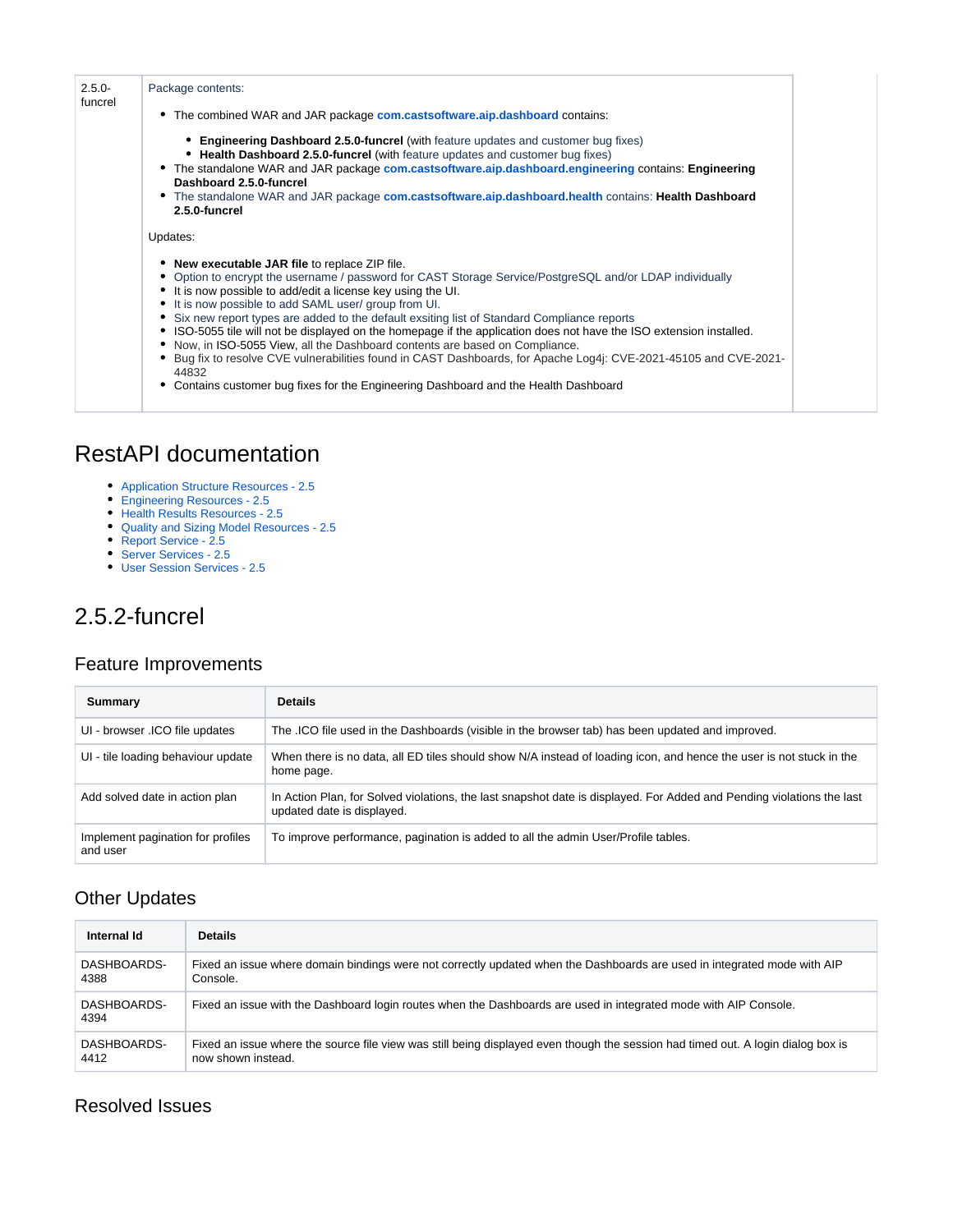| <b>Customer Ticket Id</b> | <b>Details</b>                                                                    |
|---------------------------|-----------------------------------------------------------------------------------|
| 33438                     | Cannot get the scan results on Dashboard - Dashboard takes infinite time to load. |

# <span id="page-2-0"></span>2.5.1-funcrel

#### <span id="page-2-1"></span>Feature Improvements

| Summary                               | <b>Details</b>                                                                                                                                                                                                                                               |
|---------------------------------------|--------------------------------------------------------------------------------------------------------------------------------------------------------------------------------------------------------------------------------------------------------------|
| UI - Admin<br>Centre -<br>License Key | If a legacy type license key is still being used, users with the Admin role will now see messages explaining that a new license key<br>format is available. See https://doc.castsoftware.com/display/DASHBOARDS/Dashboard+Service+license+key+configuration. |

### <span id="page-2-2"></span>Other Updates

| Internal Id     | <b>Details</b>                                                                                   |
|-----------------|--------------------------------------------------------------------------------------------------|
| DASHBOARDS-2848 | HD: SEI-Maintainablity - Filter should display only Grade.                                       |
| DASHBOARDS-4327 | ED: Only critical violations are displayed by default pop up position changed.                   |
| DASHBOARDS-4328 | Display expiry date in months when number of days is more than 30 days in license section.       |
| DASHBOARDS-4329 | HD portfolio view shows no evolution when we select and unselect tags and technology.            |
| DASHBOARDS-4348 | HD: Dashboard fails after updating the licence key (new format) via the admin GUI.               |
| DASHBOARDS-4349 | ED not showing user excess message in banner.                                                    |
| DASHBOARDS-4350 | Associated user count is not updated after removing users from table.                            |
| DASHBOARDS-4357 | ED: Non admin user is able to access the applications in ED when no authorization is configured. |
| DASHBOARDS-4359 | Roles are not assigned for the user in integrated mode.                                          |

### <span id="page-2-3"></span>Resolved Issues

| <b>Customer Ticket</b><br>Id | <b>Details</b>                                                                                                                                   |
|------------------------------|--------------------------------------------------------------------------------------------------------------------------------------------------|
| 33902                        | Fixed an issue where multiple profiles were not working as expected.                                                                             |
| 31456                        | Fixed an issue where previous contributed value displayed in the Function Point report is incorrect for transactions with the same<br>full name. |
| 33839                        | Fixed an issue where the embedded ED (service) does not display onboarded app - error updating domain bindings.                                  |
| 34069                        | Fixed an error in the Health Dashboard: "Your application failed to start due to a "An error occurred"."                                         |

## <span id="page-2-4"></span>2.5.0-funcrel

#### <span id="page-2-5"></span>Note

This release supports the new license key syntax progressively being introduced by CAST. All existing valid license keys will function exactly as they are intended, however, if you are using one, you may see messages in the dashboards stating that you you need to contact support. This message can be ignored, and all functionality is available.

### <span id="page-2-6"></span>New Features

| Summary | <b>Details</b> |  |  |  |
|---------|----------------|--|--|--|
|---------|----------------|--|--|--|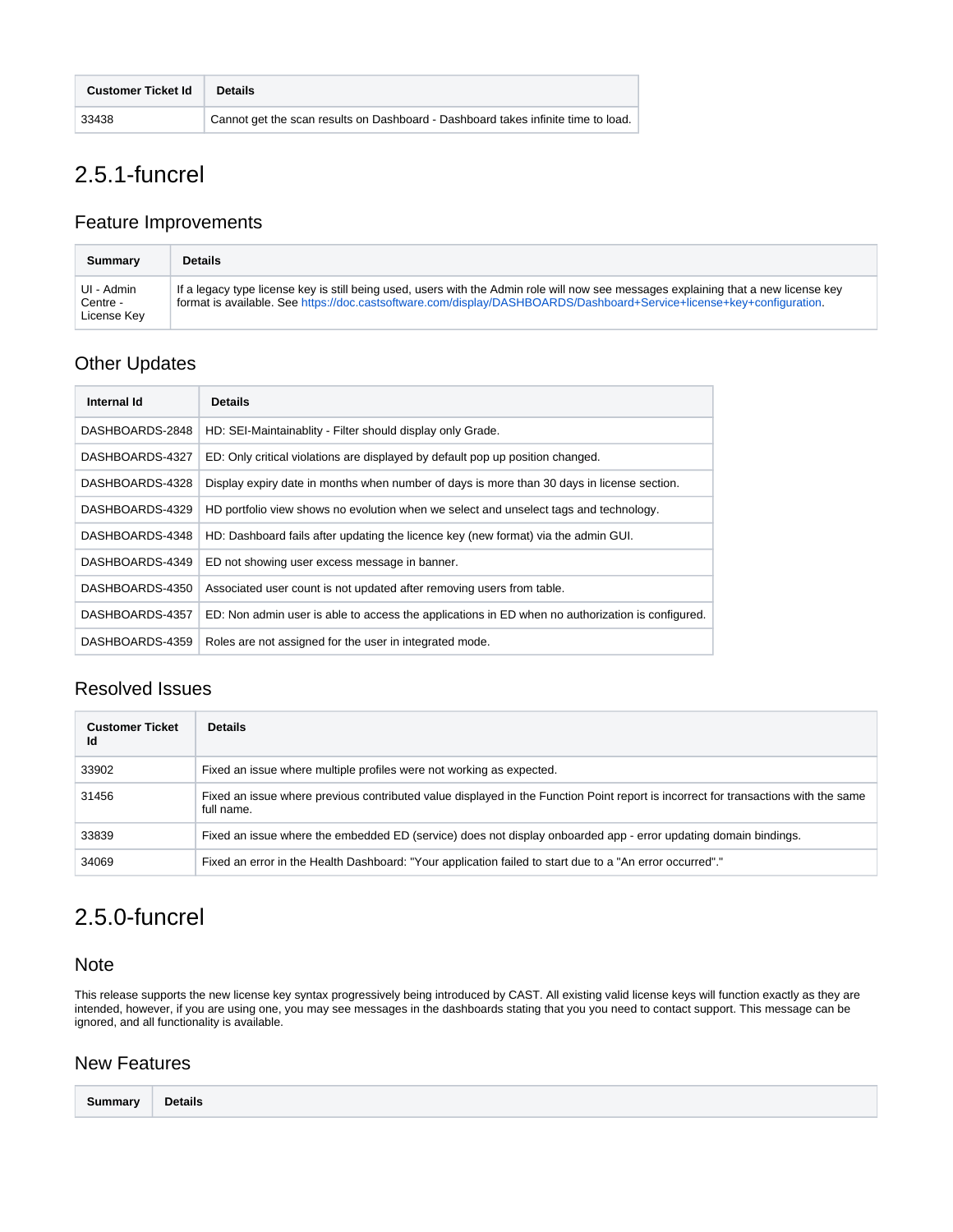| New<br>executable<br>JAR with<br>installer | A new executable JAR file (to replace the .ZIP files shipped in releases 2.0 - 2.4) is now provided in the install media along with the<br>traditional WAR file. This executable JAR file implements a wizard installer to improve the deployment process. The configuration of user<br>authentication, CAST Storage Service/PostgreSQL instances, dashboard/central and measurement schemas and a Windows Service are<br>now configured directly in the installer. The executable JAR file can be deployed on both Microsoft Windows and Linux and in UI or<br>console/cli mode. See https://doc.castsoftware.com/display/DASHBOARDS<br>/Standalone+Engineering+Dashboard+deployment+using+JAR+file and https://doc.castsoftware.com/display/DASHBOARDS<br>/Standalone+Health+Dashboard+deployment+using+JAR+file. |
|--------------------------------------------|---------------------------------------------------------------------------------------------------------------------------------------------------------------------------------------------------------------------------------------------------------------------------------------------------------------------------------------------------------------------------------------------------------------------------------------------------------------------------------------------------------------------------------------------------------------------------------------------------------------------------------------------------------------------------------------------------------------------------------------------------------------------------------------------------------------------|
| License key<br>support<br>from admin<br>UI | It is now possible to add a new or update an existing Dashboard license key using the UI (previously the license key had to be provided<br>in a text file called "license.key"). This option is available only to the users with the ADMIN role. The legacy "license.key" file can still be<br>used if necessary. See https://doc.castsoftware.com/display/DASHBOARDS/Dashboard+Service+license+key+configuration.                                                                                                                                                                                                                                                                                                                                                                                                  |

# <span id="page-3-0"></span>Feature Improvements

| <b>Summary</b>                                                                                                         | <b>Details</b>                                                                                                                                                                                                                                                                                                                                                                                                                                                                                                                         |
|------------------------------------------------------------------------------------------------------------------------|----------------------------------------------------------------------------------------------------------------------------------------------------------------------------------------------------------------------------------------------------------------------------------------------------------------------------------------------------------------------------------------------------------------------------------------------------------------------------------------------------------------------------------------|
| In ISO-5055 View, all<br>the Dashboard<br>contents are based on<br>Compliance.                                         | Now, in ISO-5055 View, all the Dashboard contents are based on Compliance. By default, the Data in the tiles represents the<br>most recent "compliance" of your Applications. But the Mode can be manually changed (refer: https://doc.castsoftware.com<br>/display/TECHNOS/Manual+configuration+of+Dashboard+tiles+using+ISO-<br>5055+data#ManualconfigurationofDashboardtilesusingISO5055data-Whataboutchangingotheraspectsofthetiles?) to show<br>Grade (as in previous releases) and Number of violations.                         |
| Option to encrypt the<br><b>CAST Storage Service</b><br>/PostgreSQL and/or<br>LDAP username<br>/password individually. | It is now possible to encrypt the username/password individually for CAST Storage Service/PostgreSQL and/or LDAP, instead<br>of encrypting both (as in previous releases). When using the encryption keys, just replace the clear text entries with the<br>encryption keys (previously, these items needed to be removed and new encryption key lines had to be added). All previous<br>functionality still remains in place. See https://doc.castsoftware.com/display/DASHBOARDS<br>/Encrypt+login+and+password+for+database+and+LDAP |
| New defaults Reports<br>are added in<br>Engineering<br>Dashboard to<br><b>Standard Compliance</b><br>reports list.     | Six new report types are added to the exsiting list of Standard Compliance reports.                                                                                                                                                                                                                                                                                                                                                                                                                                                    |
| SAML user/ group can<br>be added from UI.                                                                              | An option to add a user or group in the Users tab/UI is provided.                                                                                                                                                                                                                                                                                                                                                                                                                                                                      |
| In Engineering<br>Dashboard. ISO-5055<br>tile will be hidden,<br>based on extension                                    | In Engineering Dashboard, ISO-5055 tile will be hidden, if the application does not have the ISO-5055 extension installed.                                                                                                                                                                                                                                                                                                                                                                                                             |
| APR - only<br>Compliance option for<br>IndustryStandard<br>health measures.                                            | In Action Plan Recomendation, upon selecting any IndustryStandard health measures, the violations will be calculated only on<br>Compliance.                                                                                                                                                                                                                                                                                                                                                                                            |
| HD- View option drop-<br>down is removed, if<br>ISO-5055 results are<br>not calculated.                                | The view option will be removed, if there are no ISO-5055 results. The portfolio and application home view will be based on<br>default view in such case.                                                                                                                                                                                                                                                                                                                                                                              |

# <span id="page-3-1"></span>Other Updates

| Internal Id     | <b>Details</b>                                                                    |
|-----------------|-----------------------------------------------------------------------------------|
| DASHBOARDS-4153 | HD: "show less" text is displayed with 180 degree rotation.                       |
| DASHBOARDS-4207 | Wrong message displayed after user/group is added in SAML mode.                   |
| DASHBOARDS-4132 | Security mode should be set to default instead of security.mode=\${security.mode} |
| DASHBOARDS-4222 | Overlapping issue in ISO portfolio level detailed view                            |
| DASHBOARDS-4123 | Dashboard not able to generate report correctly with Report Generator             |
| DASHBOARDS-4292 | HD: Overlapping issue in ISO detailed view                                        |
| DASHBOARDS-4288 | Go to HD is not working in ED                                                     |
| DASHBOARDS-4304 | Dashboards from AIP console 1.27.0 is displaying an empty page                    |